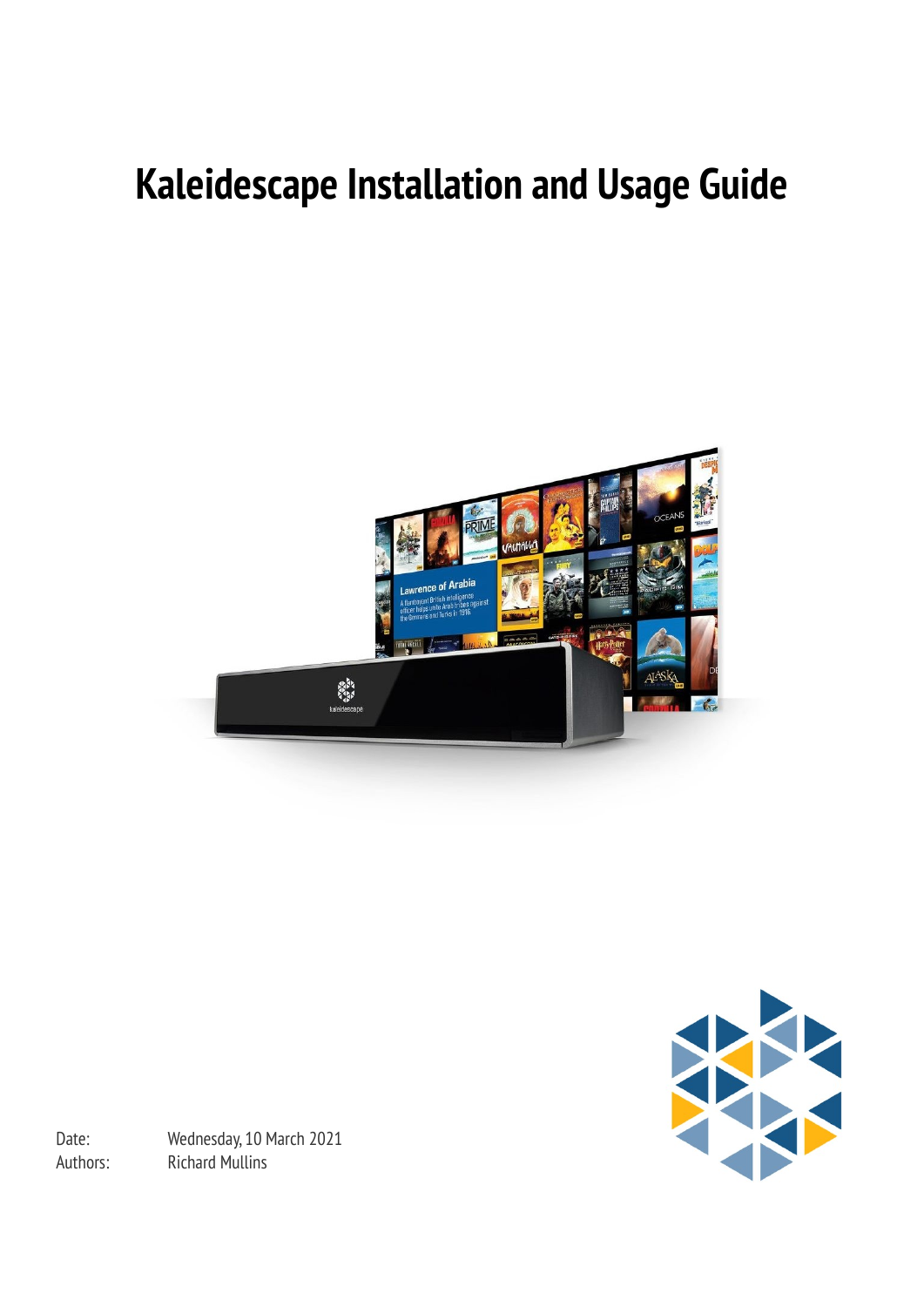# **Contents**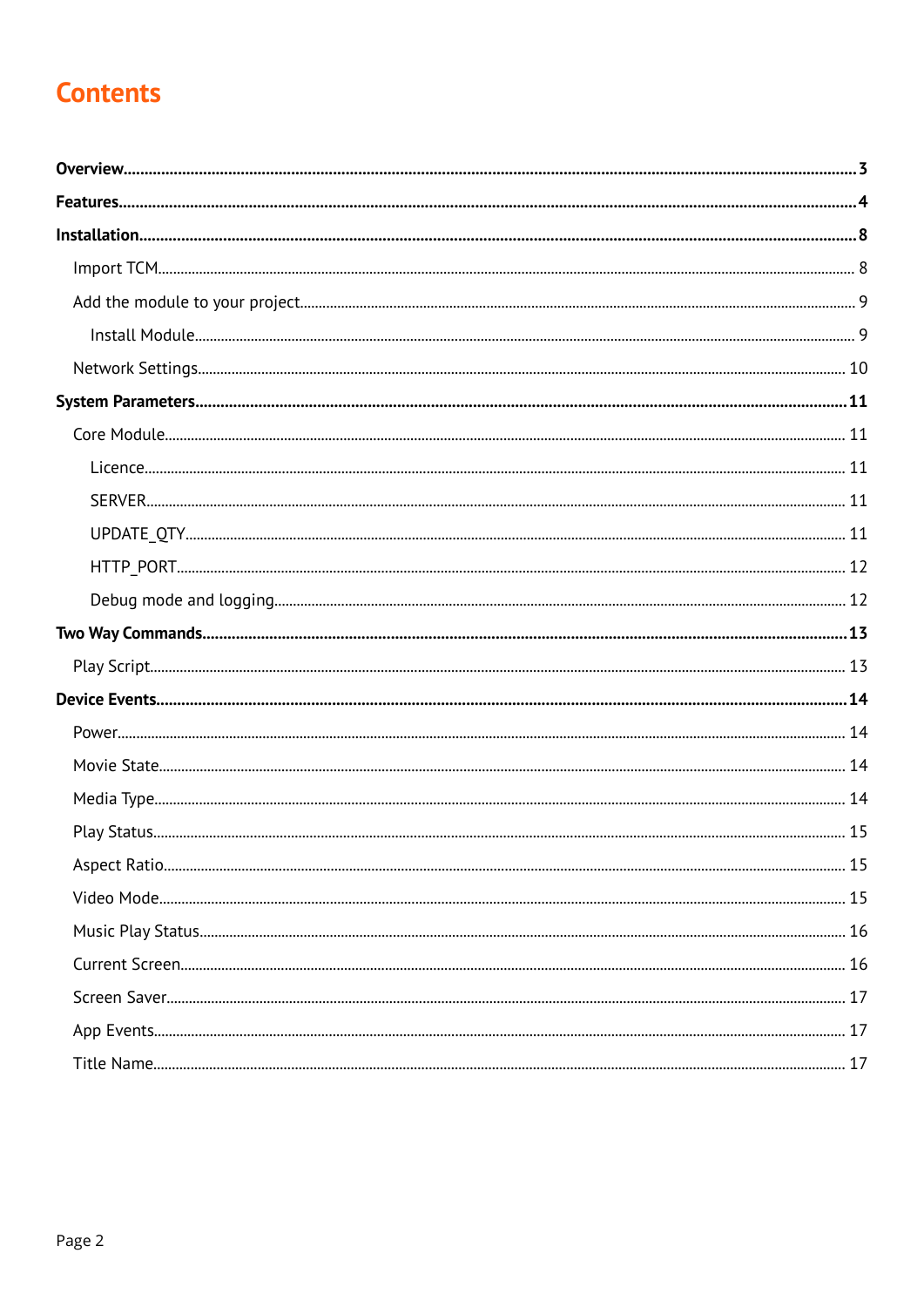# <span id="page-2-0"></span>**Overview**

The Kaleidescape module for URC allows you to control, browse and react to events from the Kaleidescape range of media players. The module comes with custom GUI's for iPad and Android tablets, iPhone and Android phones, the 5500, 5600 and 7100, 7500 and 7600 touchscreens. The module also allows for control from a 1080 remote using the built in URC GUI allowing for all of the Kaleidescape controls and using your own macros or custom buttons to suit your installation.

The module provides events for the power, media and play state of the unit, aspect ratio, video mode, current UI screen and more. You can get signals when a movie is in Intermission or end credits to change the lights, aspect ratio to automate screen masking or even detect when the screen saver is on to automatically shut down the system if it has been left.

Please note, the module does not currently support the control of browsing of music from the UI - you can however control the menus and use the on screen display to browse and control the music.

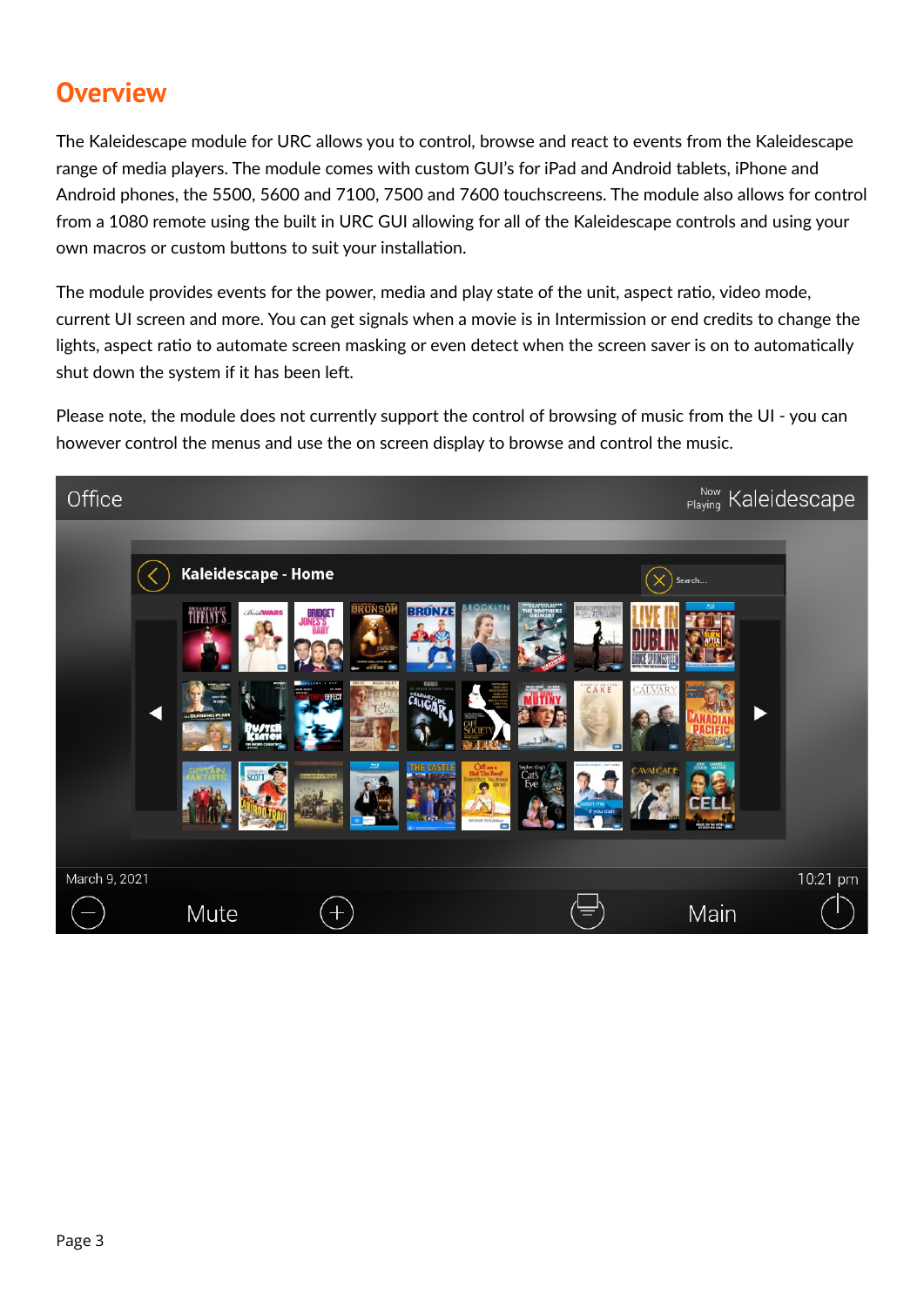# <span id="page-3-0"></span>**Features**

• Ability to browse, search, playback and resume movies by All Movies, Actor, Director, Genre, Rating or Collection categories

| Office        |                  |                                 |      |                  | <sup>Now</sup> Kaleidescape |         |
|---------------|------------------|---------------------------------|------|------------------|-----------------------------|---------|
|               |                  | Kaleidescape - Movies           |      | Search           |                             |         |
|               | ALL MOVIES       | The Divergent Series: Allegiant | 2016 |                  | 3h12m                       |         |
|               | <b>GENRES</b>    | Do You Believe?                 | 2015 |                  | <b>PG-13</b>                |         |
|               | <b>RATINGS</b>   | Doctor Who: Pyramids of Mars    | 1975 |                  | Romance<br>Epic             |         |
|               | <b>ACTORS</b>    | <b>Doctor Zhivago</b>           | 1965 |                  | <b>Drama</b>                |         |
|               | <b>DIRECTORS</b> | <b>Dogs in Space</b>            | 1986 |                  |                             |         |
|               | <b>SCENES</b>    | Dogtooth                        | 2009 | $\triangleright$ | $\Box$                      |         |
|               |                  |                                 |      |                  |                             |         |
| March 9, 2021 |                  |                                 |      |                  |                             | 9:53 pm |
|               | Mute             | $\pm$                           |      | Main             |                             |         |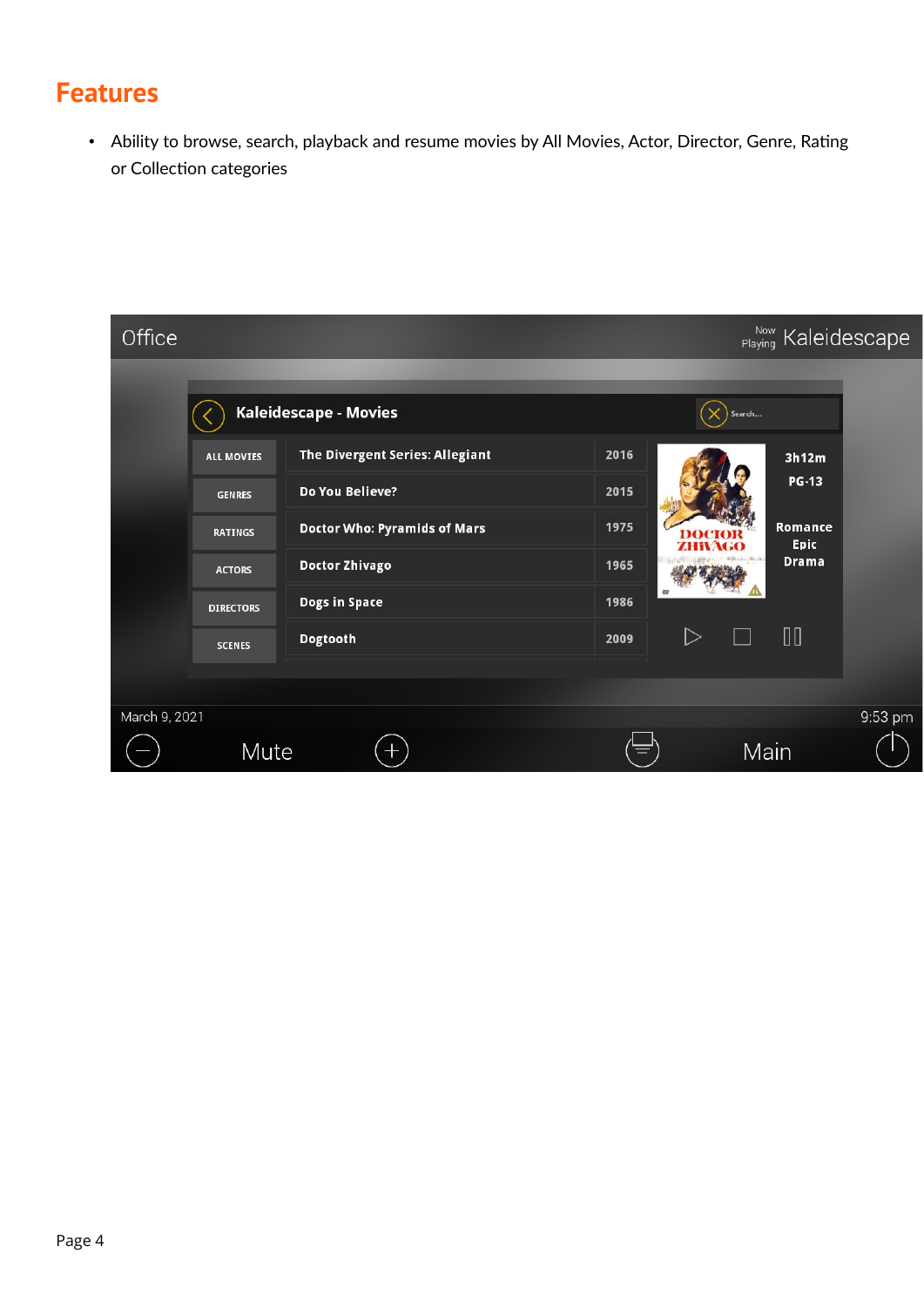• Browse movies using a cover art view

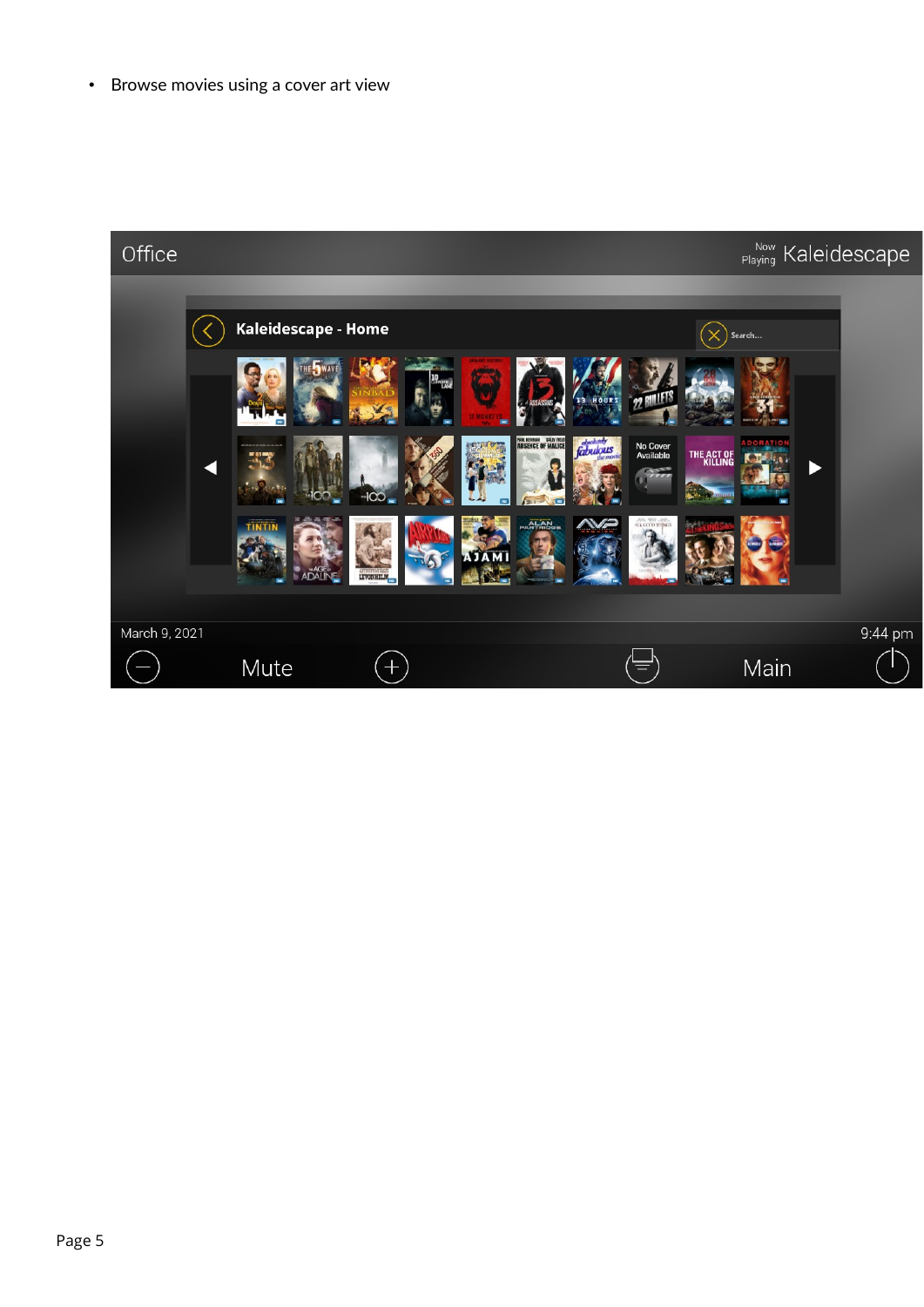• Get movie details, synopsis, length, year, running time and rating.



- Save scenes directly from the URC UI
- Change on screen view to show movie covers or the movie list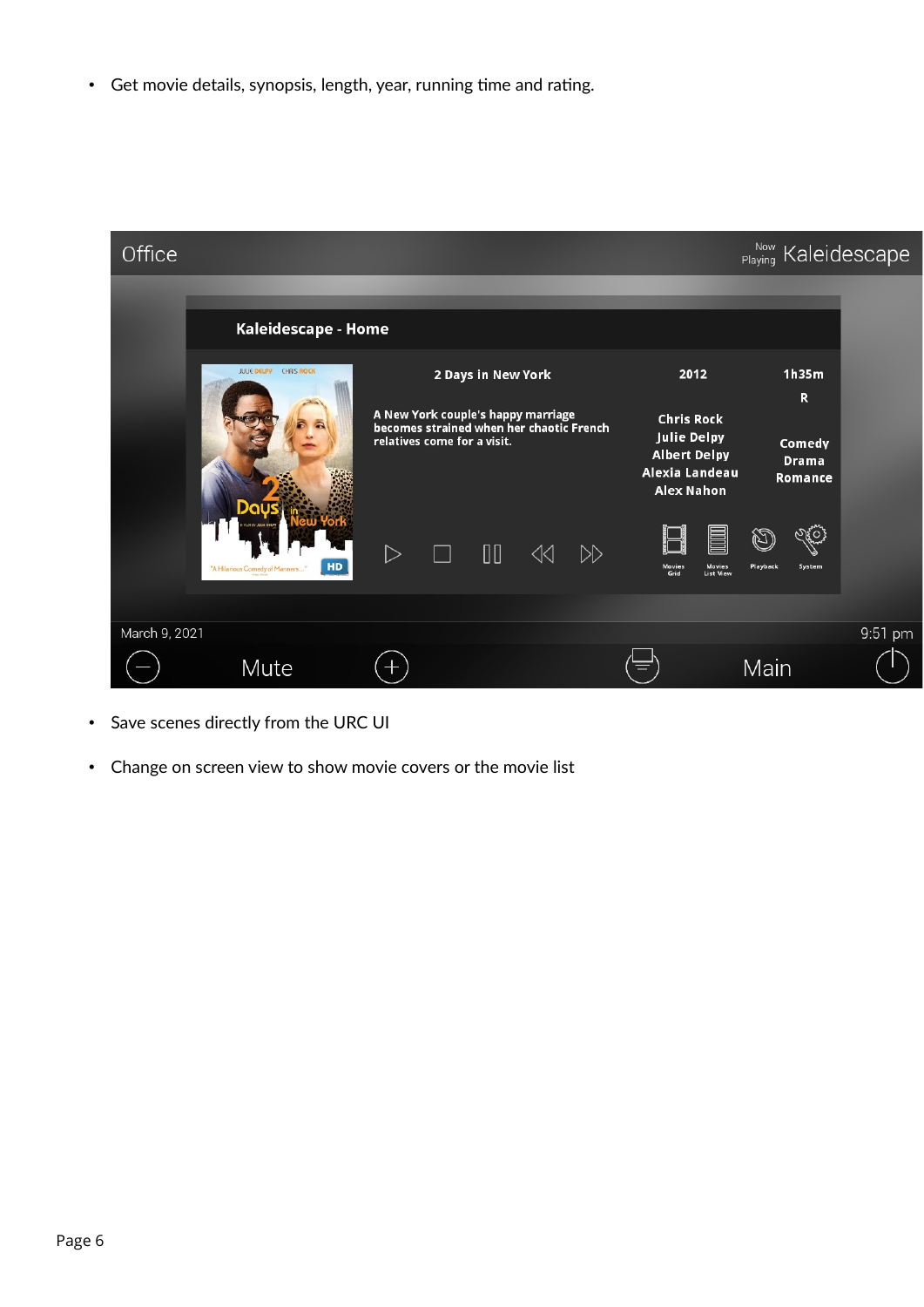• Trigger intermission directly from the URC UI

| Office        |                         |              |                     |                                                                                    | Now Kaleidescape  |          |
|---------------|-------------------------|--------------|---------------------|------------------------------------------------------------------------------------|-------------------|----------|
|               | Kaleidescape - Playback |              |                     |                                                                                    |                   |          |
|               | <b>MENU</b>             | <b>INFO</b>  | <b>SET START</b>    | ------------------------- Create Scene -------------------------<br><b>SET END</b> | SAVE              |          |
|               |                         |              | <b>MOVIE COVERS</b> | <b>INTERMISSION</b>                                                                | <b>MOVIE LIST</b> |          |
|               | <b>SUBTITLES</b>        | <b>AUDIO</b> | $\triangleright$    |                                                                                    |                   |          |
| March 9, 2021 |                         |              |                     |                                                                                    |                   | 10:02 pm |
|               | Mute                    | $\pm$        |                     |                                                                                    | Main              |          |

- Device events for…
	- power state; power on, standby and idle
	- movie state; main content, intermission and end credits.
	- type of media
	- play state
	- aspect ratio allowing automation of screen masking
	- current screen
	- screensaver state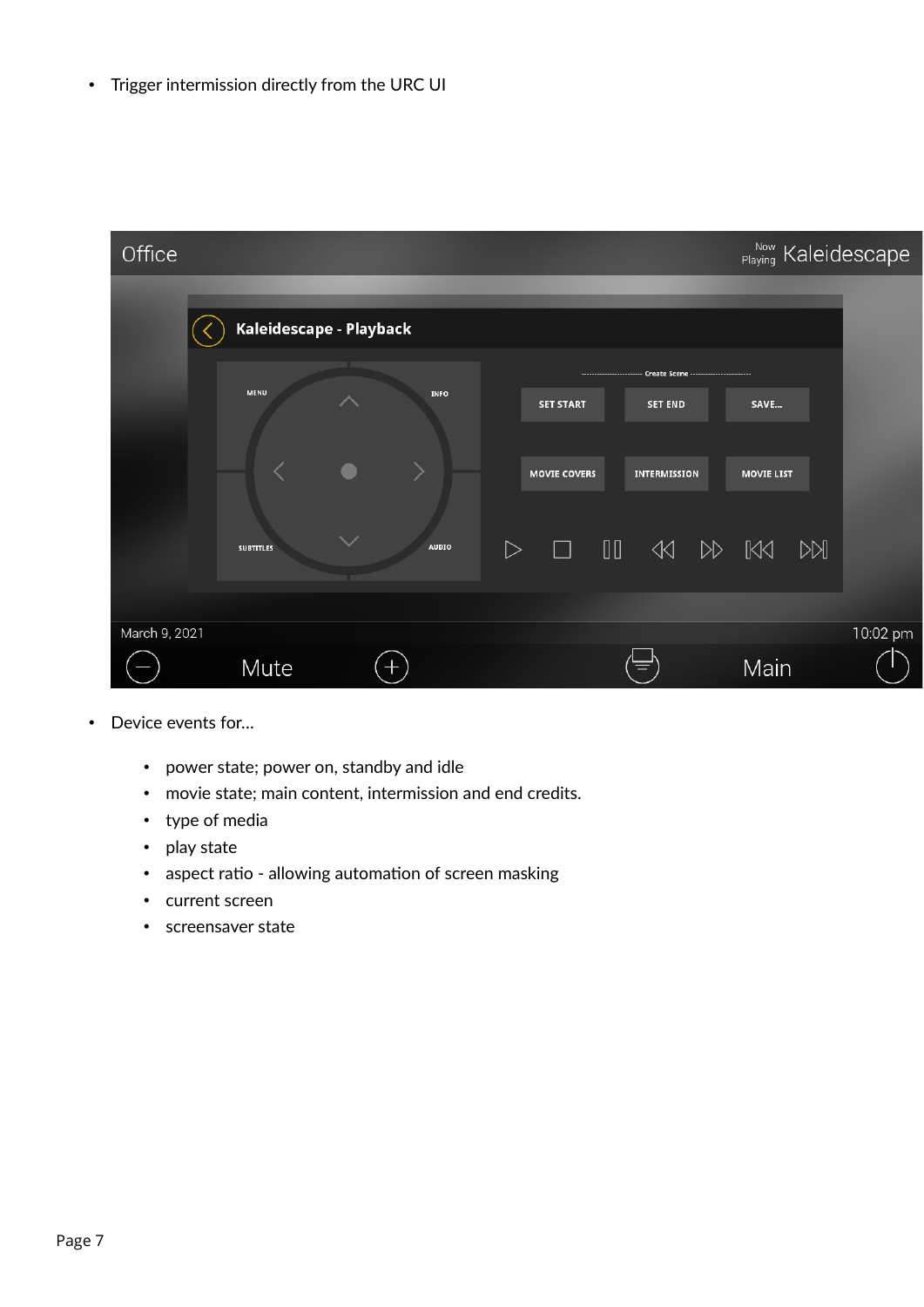# <span id="page-7-1"></span>**Installation**

To install the module, you will need to do the following

## <span id="page-7-0"></span>**Import TCM**

From the file menu, Import TCM Files

| <b>ES</b> Total Control Module Library Import |                   |                                           |   |                            | $\Sigma$ |
|-----------------------------------------------|-------------------|-------------------------------------------|---|----------------------------|----------|
| Look in:                                      | distribution      |                                           | v | $\odot$ $\oplus$ $\boxdot$ |          |
|                                               | Name $-$          |                                           |   | Date modified              | Type     |
| Quick access                                  | Kaleidescape.tcm2 |                                           |   | 5/12/2020 9:39 AM          | TCM2     |
|                                               |                   |                                           |   |                            |          |
| Desktop                                       |                   |                                           |   |                            |          |
|                                               |                   |                                           |   |                            |          |
| Libraries                                     |                   |                                           |   |                            |          |
|                                               |                   |                                           |   |                            |          |
| This PC                                       |                   |                                           |   |                            |          |
|                                               |                   |                                           |   |                            |          |
| Network                                       | ∢                 | $\mathbb{I}$                              | い |                            | Þ        |
|                                               | File name:        | Kaleidescape.tcm2                         |   | v                          | Open     |
|                                               | Files of type:    | Total Control 2.0 Module Library (*.tcm2) |   | v                          | Cancel   |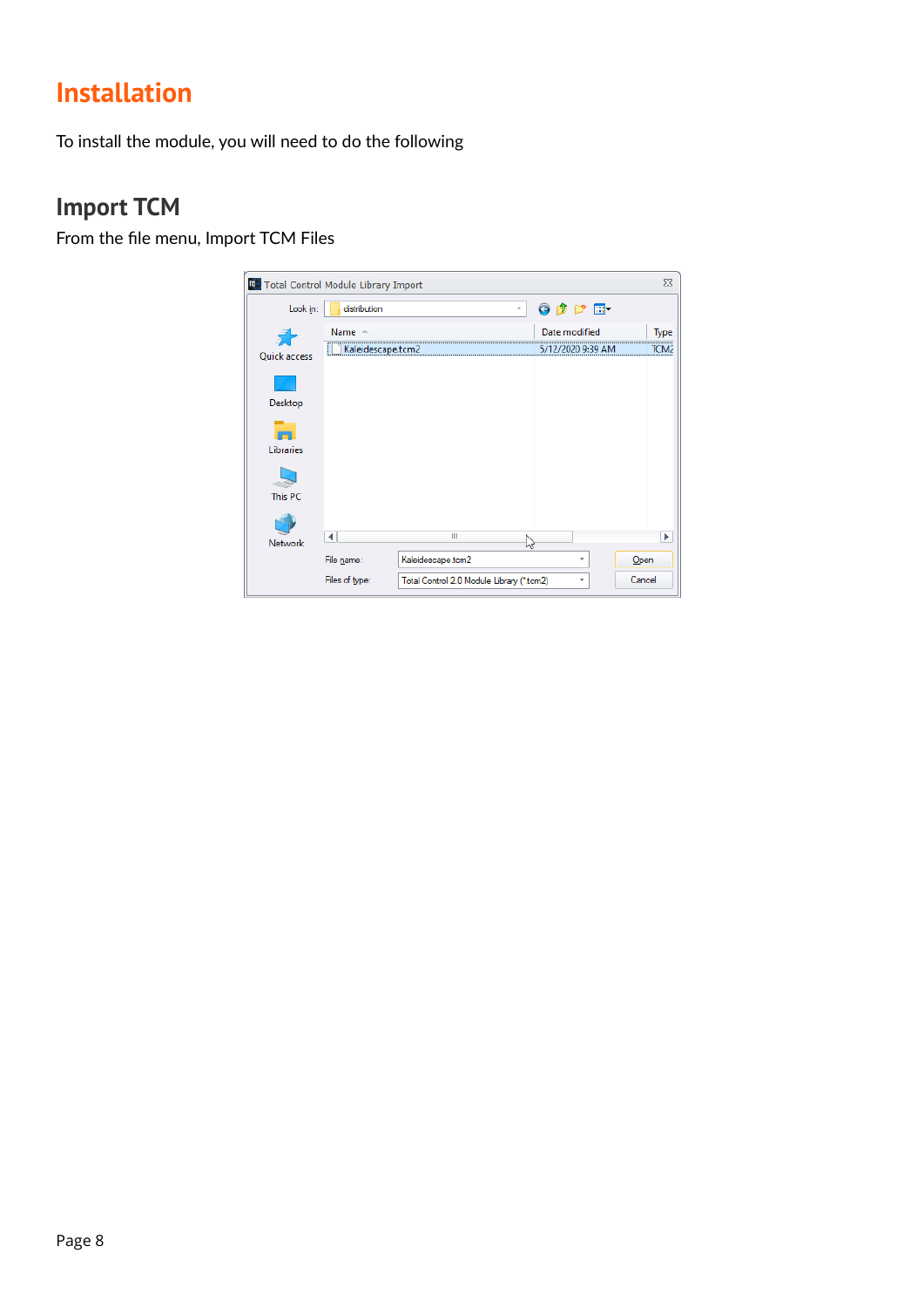# <span id="page-8-1"></span>**Add the module to your project**

In Step 4. Add Other Drivers. You will need to repeat this process for each room that has a Kaleidescape player.

NOTE: There is no requirement for adding a server to your setup, that details for the server are part of the system parameters.

### <span id="page-8-0"></span>**Install Module**

- Step 1 select a room for the module
- Step 2 select My
- Step 3 select IP Database
- Step 4 select Blu-Ray/DVD
- Step 5 select KALEIDESCAPE
- Step 6 Select Model (double click)

| 吗 凶 凶 一                                                                                    |                                                                                                                                                                                                                                                                                                                    | Accelerator 3 - C:\code\URC-Kaleidescape\KScape-MRX8-TEST.tc3                  |                                                                                                                                                                                                                                                                                                                                                                                                                                                                         | $\Box$ $\Box$ $\Box$ |
|--------------------------------------------------------------------------------------------|--------------------------------------------------------------------------------------------------------------------------------------------------------------------------------------------------------------------------------------------------------------------------------------------------------------------|--------------------------------------------------------------------------------|-------------------------------------------------------------------------------------------------------------------------------------------------------------------------------------------------------------------------------------------------------------------------------------------------------------------------------------------------------------------------------------------------------------------------------------------------------------------------|----------------------|
| File<br>My Database                                                                        | Program<br>Communications<br>Help<br>Tools                                                                                                                                                                                                                                                                         |                                                                                |                                                                                                                                                                                                                                                                                                                                                                                                                                                                         | 2.9.1124.8           |
| 십천                                                                                         | ಯ್ಣಿ<br>$\Box$<br>發口<br>$Q_{\mathbb{H}}$<br>-88<br>1.Name & 2.Add 3.Add URC <mark>4.Add Other</mark> 5.Base Station 6.Network 7.Properties 8.AV Inputs 9.URC Audio 10.URC 11.Edit User 12.Macro 13.Punch 14.Themes<br>Location Rooms Devices Devices Setup Setup Manager & Outputs Setup Subsys<br>System Designer |                                                                                | 业<br>5<br>Download<br>Download & Test                                                                                                                                                                                                                                                                                                                                                                                                                                   |                      |
| <b>Project Tree</b>                                                                        | Step 4 Add Non-URC Devices - Office                                                                                                                                                                                                                                                                                |                                                                                |                                                                                                                                                                                                                                                                                                                                                                                                                                                                         |                      |
| Home<br><b>E-</b> <sub>Im</sub> Office<br>8 MRX-8 Master F<br>iPhone Mobile<br>iPad Mobile | $\downarrow$<br>$\checkmark$<br>$^{+}$<br>$\Box$<br>$\Box$<br>$-3$<br>a.Add Selected Modules b.Create New Driver c.Test                                                                                                                                                                                            |                                                                                |                                                                                                                                                                                                                                                                                                                                                                                                                                                                         |                      |
| Android Phone                                                                              | 1.Select Room:<br>5.Select Brand:                                                                                                                                                                                                                                                                                  | 6.Select Model:                                                                | 7. View Function List                                                                                                                                                                                                                                                                                                                                                                                                                                                   |                      |
| Android Tablet<br><b>LOGGER</b><br>Kaleidescape                                            | KALEIDESCAPE<br>Office<br>Next<br>Previous<br>2. Select Database:<br>O My<br>OURC<br>3. Select Module Type:<br>IP Database<br>4. Select Category:<br>Blu-Ray/DVD<br>$\psi$<br>じ                                                                                                                                    | <b>ALTO</b><br><b>CINEMA ONE</b><br><b>ENCORE</b><br>PREMIERE<br><b>STRATO</b> | ⊟ Power<br>▲<br>Leave Standby<br><b>Enter Standby</b><br>D- Volume/Mute Functions<br>$CH+$<br>-CH-<br><b>E</b> -Transport Functions<br>Play<br>Stop<br>Pause<br>Scan Reverse<br>Scan Forward<br><b>SKIPNEXT</b><br><b>SKIPPREV</b><br>-Menu Functions<br><b>GUIDE</b><br>DVD Menu<br><b>INFO</b><br><b>EXIT</b><br><b>E</b> -Navigator Functions<br>Left<br><b>Right</b><br>Up<br>Down<br>Select<br><b>E</b> -Number Functions<br>٠O<br>- 1<br>2<br>-5<br>-6<br>-7<br>8 |                      |
| $\blacktriangleright$<br>III<br>$\blacktriangleleft$                                       |                                                                                                                                                                                                                                                                                                                    |                                                                                | $\overline{\mathbf{A}}$<br><b>III</b><br>$\blacktriangleright$                                                                                                                                                                                                                                                                                                                                                                                                          |                      |
| Ready                                                                                      |                                                                                                                                                                                                                                                                                                                    |                                                                                |                                                                                                                                                                                                                                                                                                                                                                                                                                                                         | NUM SCRL             |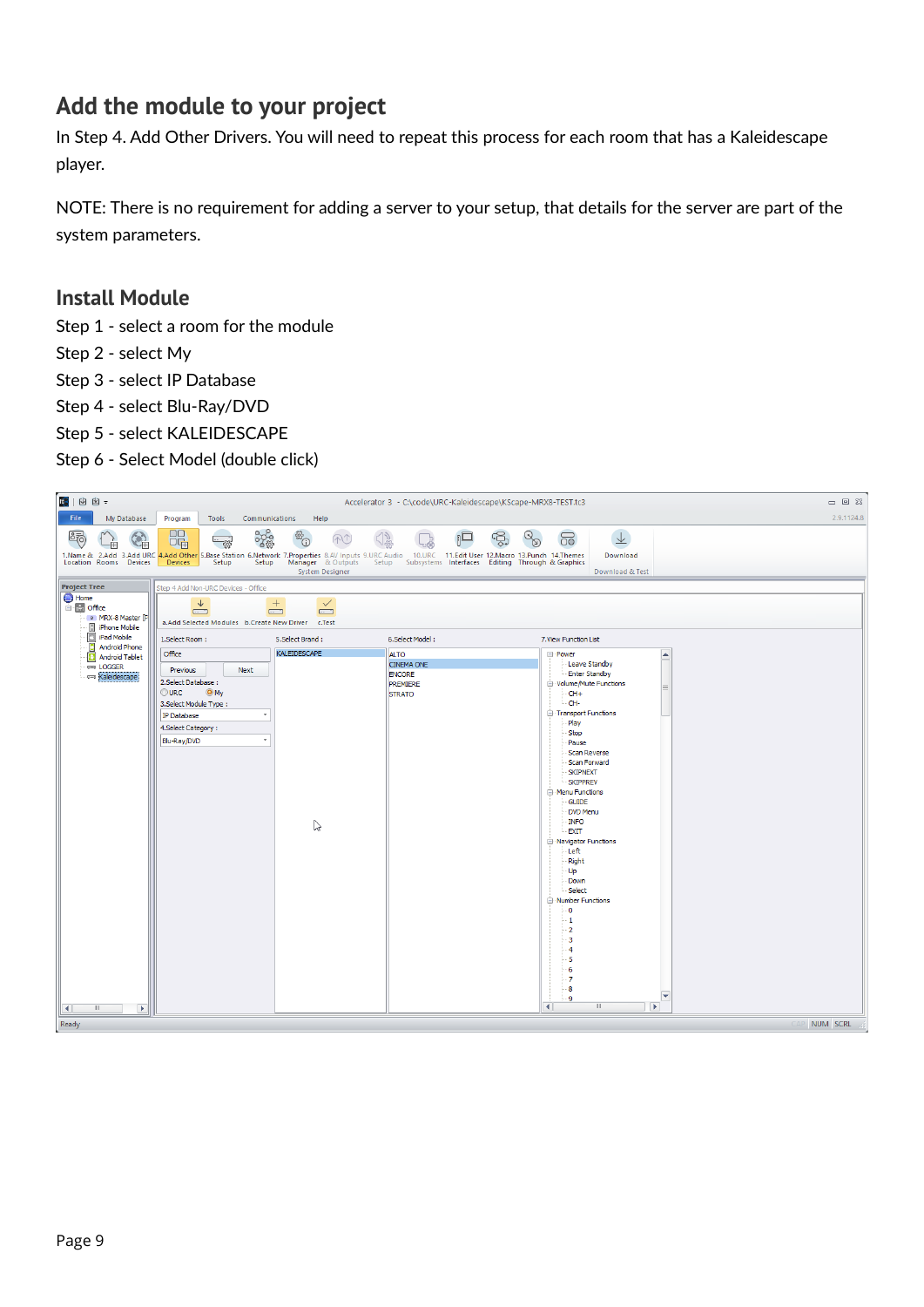## <span id="page-9-0"></span>**Network Settings**

Finally go to Step 6. Network Settings and Choose Non URC Devices. In the IP Address field enter the IP address for the Kaleidescape player. Optionally you can enter a value for the port or just leave it on the default.

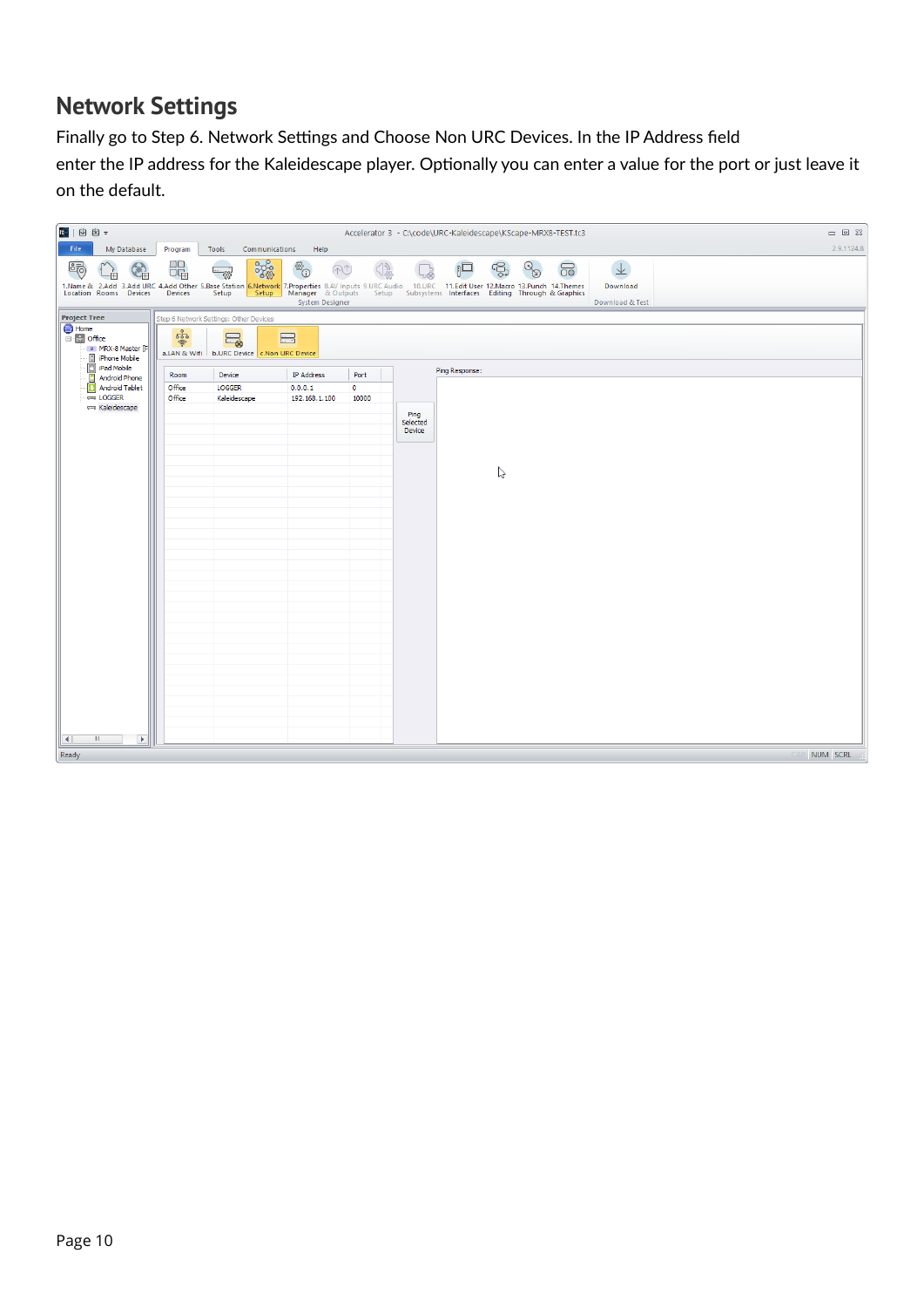# <span id="page-10-4"></span>**System Parameters**

### <span id="page-10-3"></span>**Core Module**

The C-Bus core module only requires a single parameter, but there are several available.

All system parameters are entered in the following format

#### KEY=VALUE

The following table details the system parameters that work with this module.

| <b>KEY</b>     | <b>VALUE</b>                                       |
|----------------|----------------------------------------------------|
| <b>LICENCE</b> | The licence                                        |
| <b>SERVER</b>  | The Server IP Address                              |
| UPDATE_QTY     | The number of items to retrieve on each pass       |
| HTTP_PORT      | An alternate http port if you need to port forward |
| <b>DEBUG</b>   | Puts the module into its debug mode                |

### <span id="page-10-2"></span>**Licence**

The licence code you were given when you purchased the module.

LICENCE=ABC123DEF456

### <span id="page-10-1"></span>**SERVER**

This setting is required for setups that have a central Kaleidescape server. The IP address of the server needs to be set here. If this value is omitted it will use the IP address from Network Settings, which is suitable for the players that include the server.

SERVER=192.168.1.100

### <span id="page-10-0"></span>**UPDATE\_QTY**

The Update Quantity value can be used to tune the time the module takes to start up. This value is how many items to fetch on each pass as it does the initial build of the database. On slower processors this should be set at around 50, but on faster processors you can push it up to 200 for a slightly faster initialisation.

UPDATE\_QTY=100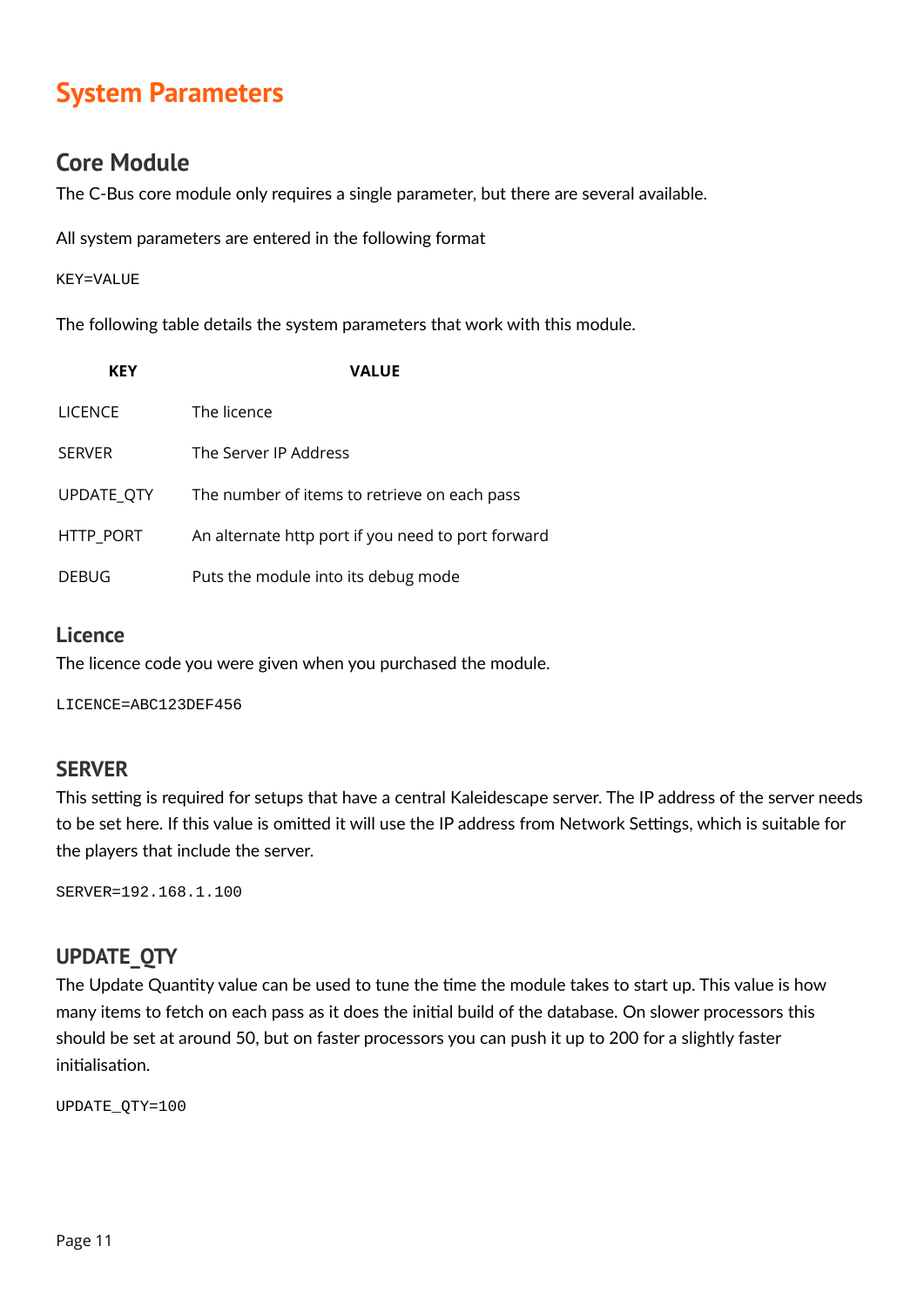### <span id="page-11-1"></span>**HTTP\_PORT**

The HTTP port defaults to 80, but if you have the player located on a separate network and need to port forward the traffic you may have to alter the HTTP port to do so. This options lets you set an alternate http port.

HTTP\_PORT=8000

### <span id="page-11-0"></span>**Debug mode and logging**

TO enable logs, you need to add the DEBUG parameter and set it to ON. This will write log files to the processor that can be retrieved via FTP. See the Logging section at the end of this document for details.

DEBUG=ON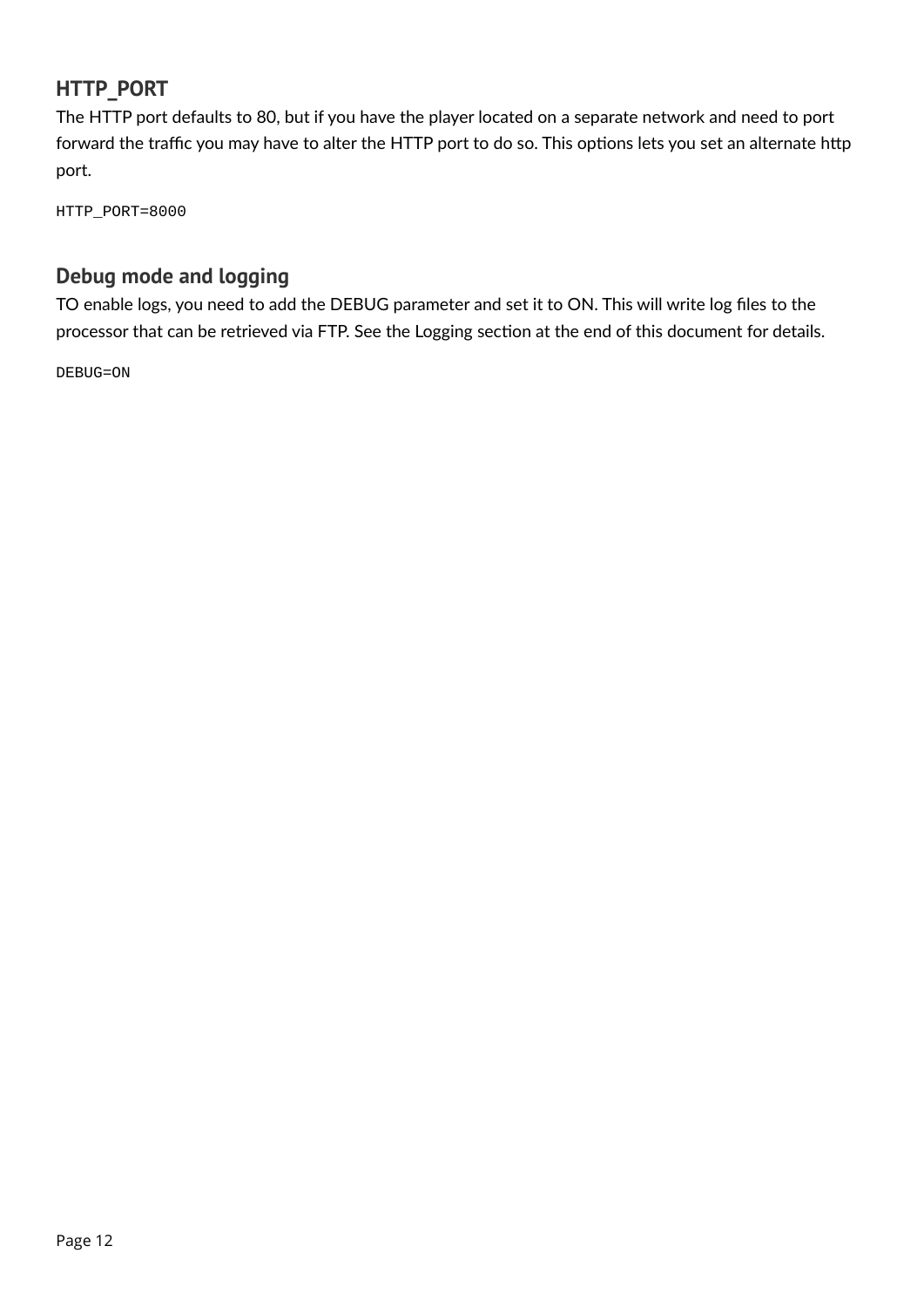# <span id="page-12-1"></span>**Two Way Commands**

Most functions can be accessed directly from the connected device one way command list, but there is one Two Way command included to play a pre set script.

## <span id="page-12-0"></span>**Play Script**

The Play script command can be used to start a pre-made script. The command takes a single parameter the scripts name.

# **Name Acceptable Values Example**

name Any matching string Car Chase Sequence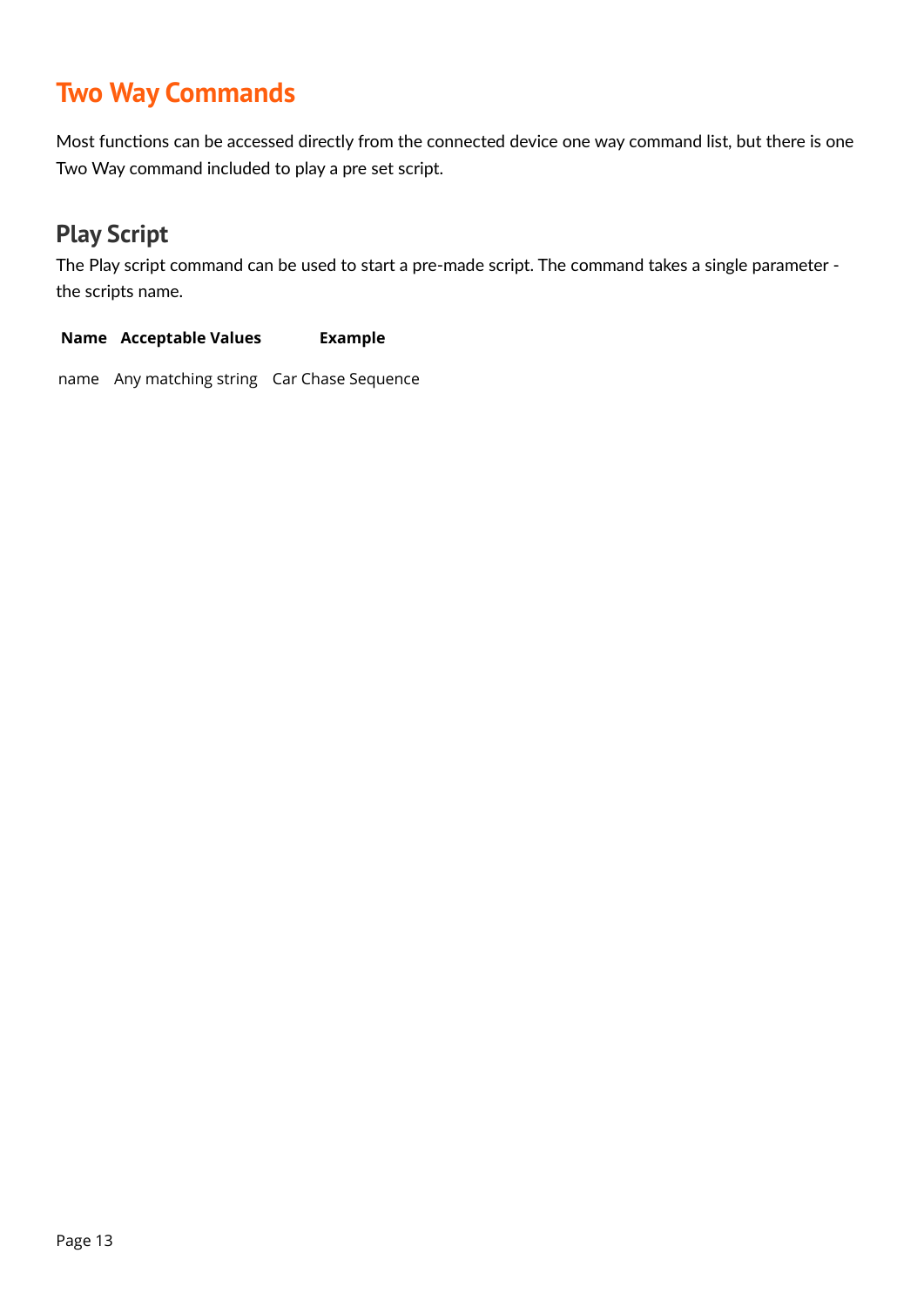# <span id="page-13-3"></span>**Device Events**

### <span id="page-13-2"></span>**Power**

This event will trigger when the power state of the player changes.

*Drop Down Options*

- Power on
- Standby
- Idle

| Name  | <b>Type</b> | <b>Acceptable Vales</b>        | Example  |
|-------|-------------|--------------------------------|----------|
| state |             | Drop Down Value from Drop Down | Power On |

## <span id="page-13-1"></span>**Movie State**

This event will trigger when the movie state of the player changes. An example where this could be used would be bringing up lights when the movie goes in to intermission.

### *Drop Down Options*

- Main Content
- Intermission
- End Credits

| Name  | <b>Type</b> | <b>Acceptable Vales</b>        | Example      |
|-------|-------------|--------------------------------|--------------|
| state |             | Drop Down Value from Drop Down | Main Content |

# <span id="page-13-0"></span>**Media Type**

The media type event will trigger when the media type of the player changes.

*Drop Down Options*

- No Media Playing
- DVD
- Video Stream
- Blu-ray Disc

| Name | <b>Type</b> | <b>Acceptable Vales</b> | Example |
|------|-------------|-------------------------|---------|
|------|-------------|-------------------------|---------|

state Drop Down Value from Drop Down Video Stream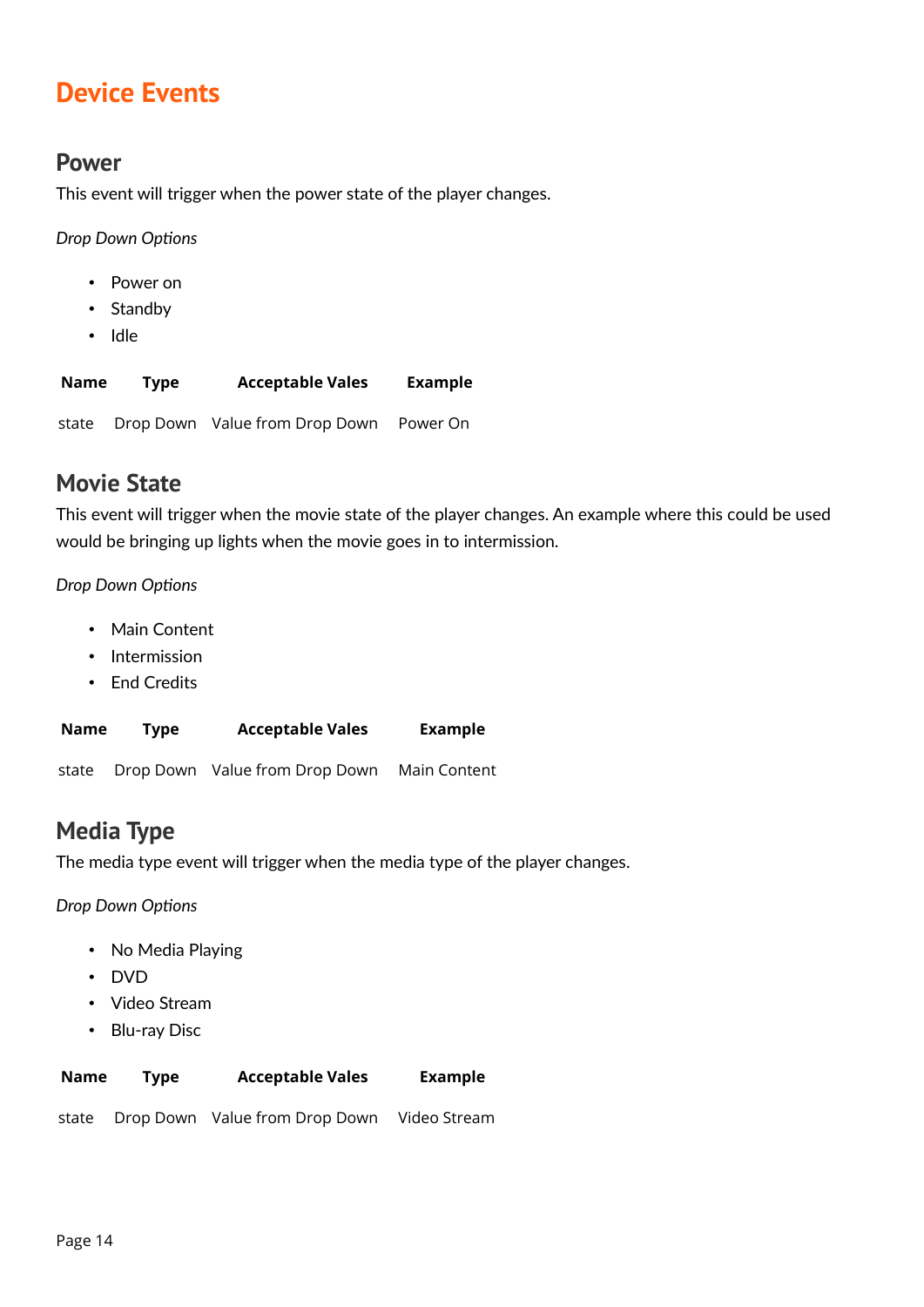## <span id="page-14-2"></span>**Play Status**

This event will trigger when the play status of the player changes.

*Drop Down Options*

- Stop
- Play
- Pause
- Fast Forward
- Rewind

| <b>Name</b> | Type | <b>Acceptable Vales</b> | <b>Example</b> |
|-------------|------|-------------------------|----------------|
|-------------|------|-------------------------|----------------|

state Drop Down Value from Drop Down Pause

## <span id="page-14-1"></span>**Aspect Ratio**

This event will trigger when the Aspect Ration of the player changes.

*Drop Down Options*

- Full
- $\cdot$  1.33 (4:3)
- 1.66
- $1.78(16:9)$
- 1.85
- 2.35

| Name | <b>Type</b> | <b>Acceptable Vales</b>              | <b>Example</b> |
|------|-------------|--------------------------------------|----------------|
|      |             | state Drop Down Value from Drop Down | 1.78           |

### <span id="page-14-0"></span>**Video Mode**

This event will trigger when the Video Resolution of the player changes.

*Drop Down Options*

- No output
- 480i60 4:3
- 480i60 16:9
- 480p60 4:3
- 480p60 16:9
- 576i50 4:3
- 576i50 16:9
- 576p50 4:3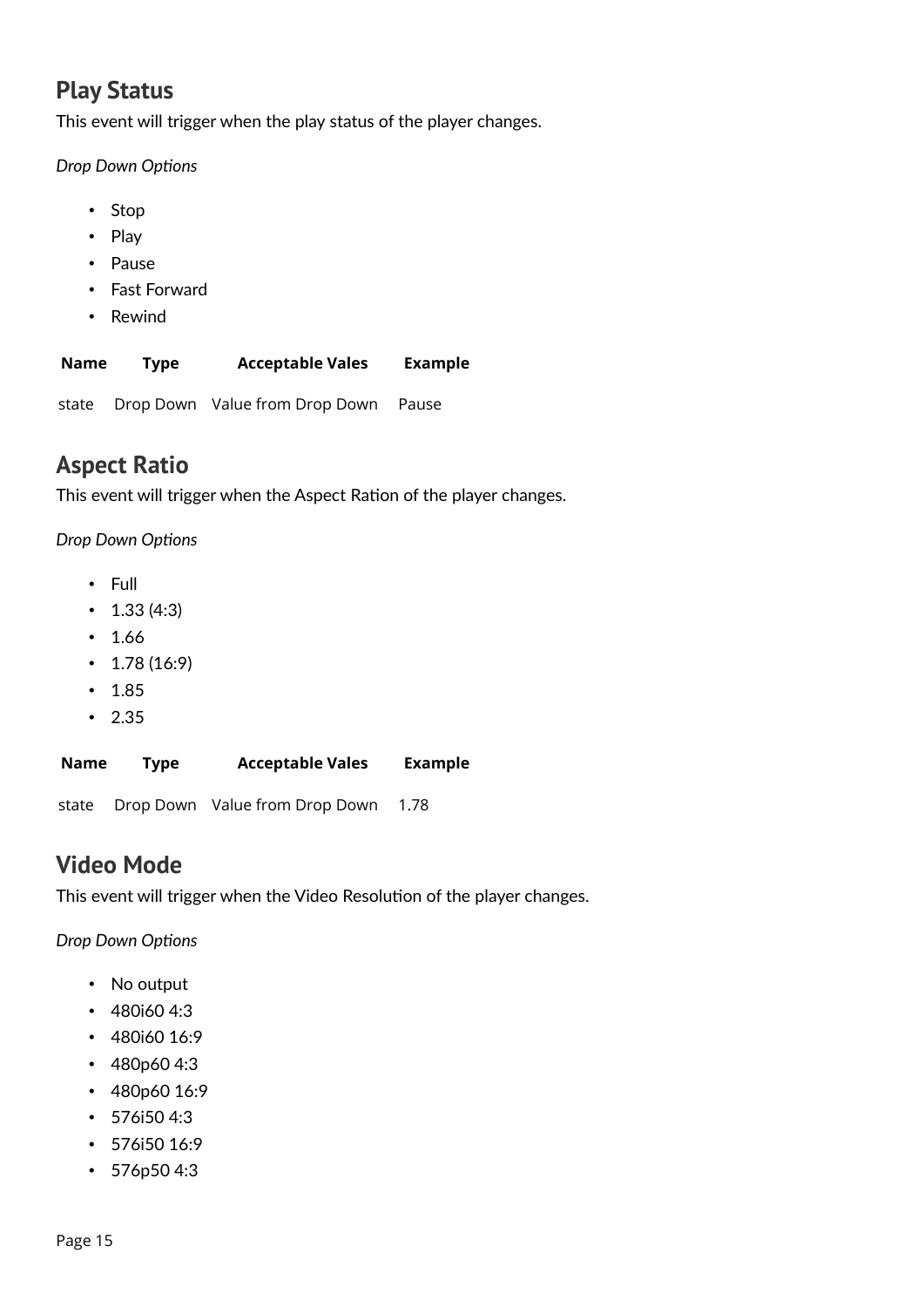- 576p50 16:9
- 720p60 NTSC HD
- 720p50 PAL HD
- 1080i60 16:9
- 1080i50 16:9
- 1080p60 16:9
- 1080p50 16:9
- 1080p24 16:9
- 1080i60 64:27
- 1080i50 64:27
- 1080p60 64:27
- 1080p50 64:27
- 1080p24 64:27
- reserved

| Name | Type | <b>Acceptable Vales</b> | <b>Example</b> |
|------|------|-------------------------|----------------|
|      |      |                         |                |

state Drop Down Value from Drop Down 1080p24

### <span id="page-15-1"></span>**Music Play Status**

This event will trigger when the Music Play Status of the player changes. Note, the module provides this feedback but there is currently no control over music in the player in the UI.

*Drop Down Options*

- Stop
- Play
- Pause
- Fast Forward
- Rewind

| Name | Type | <b>Acceptable Vales</b>              | Example |
|------|------|--------------------------------------|---------|
|      |      | state Drop Down Value from Drop Down | Stop    |

### <span id="page-15-0"></span>**Current Screen**

This event will trigger when the Current Screen on the UI of the player changes.

*Drop Down Options*

- Unknown
- Movie List
- Movie Collections
- Movie Covers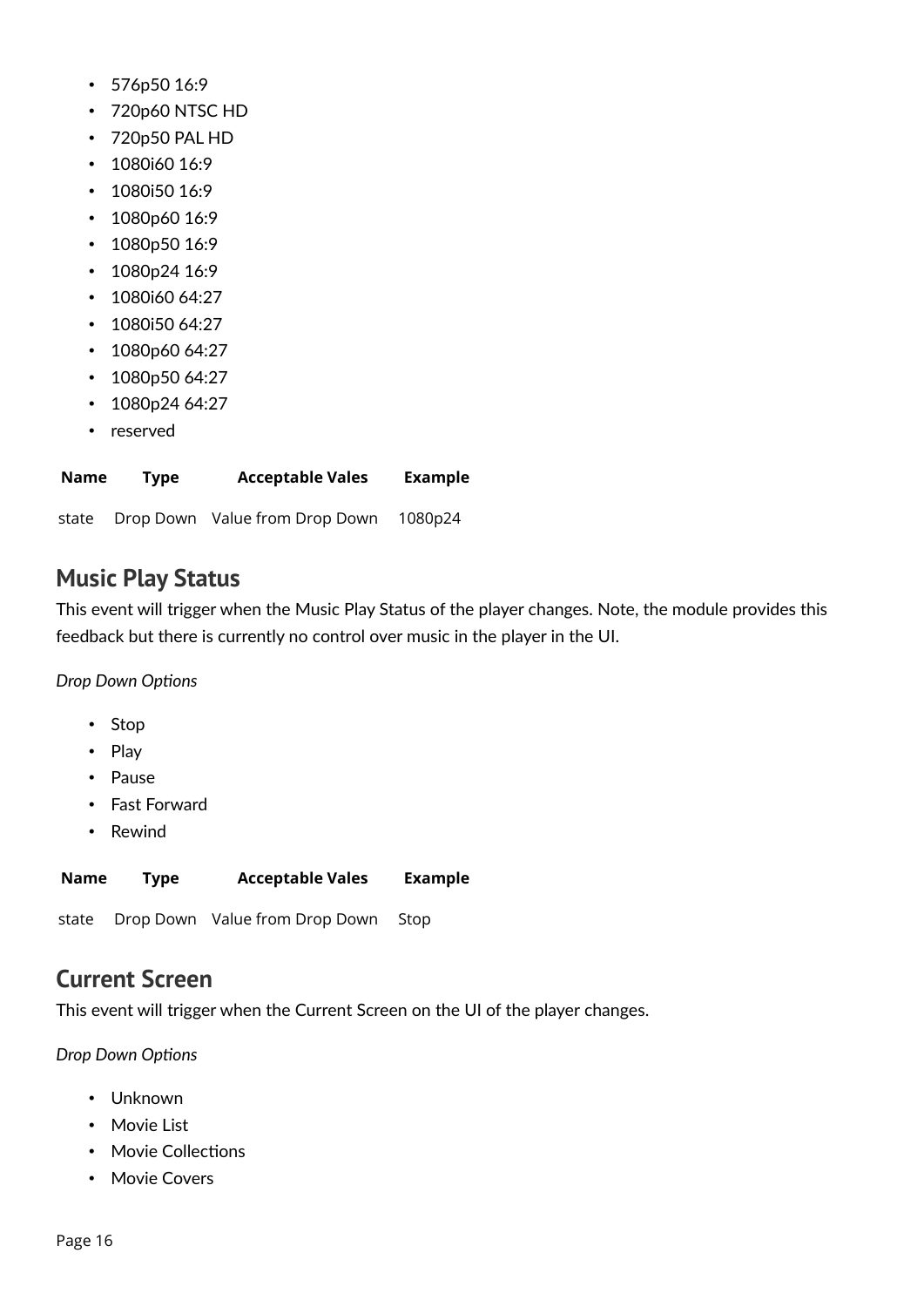- Parental Control
- Playing a movie
- System Status
- Music List
- Music Covers
- Music Collections
- Music Now Playing
- Vault Summary

| <b>Name</b> | Type | <b>Acceptable Vales</b> | <b>Example</b> |
|-------------|------|-------------------------|----------------|
|             |      |                         |                |

state Drop Down Value from Drop Down Movie Covers

### <span id="page-16-2"></span>**Screen Saver**

This event will trigger when the Screen Saver for the connected player changes state.

*Drop Down Options*

- ON
- OFF

| Name | Tvpe | <b>Acceptable Vales</b>              | <b>Example</b> |
|------|------|--------------------------------------|----------------|
|      |      | state Drop Down Value from Drop Down | .ON            |

## <span id="page-16-1"></span>**App Events**

This event will trigger when the Volume in the Kaleidescape App changes. You can use this to adjust the local volume so changes in volume from the App are reflected in your local system.

### *Drop Down Options*

- Volume Up
- Volume Down
- Mute

| Name | <b>Type</b> | <b>Acceptable Vales</b> | <b>Example</b> |
|------|-------------|-------------------------|----------------|
|      |             |                         |                |

state Drop Down Value from Drop Down Volume Up

### <span id="page-16-0"></span>**Title Name**

This event will trigger when the Title of the current playing media changes.

#### **Name Type Acceptable Vales Example**

Title string Any Valid String The Brady Bunch Movie